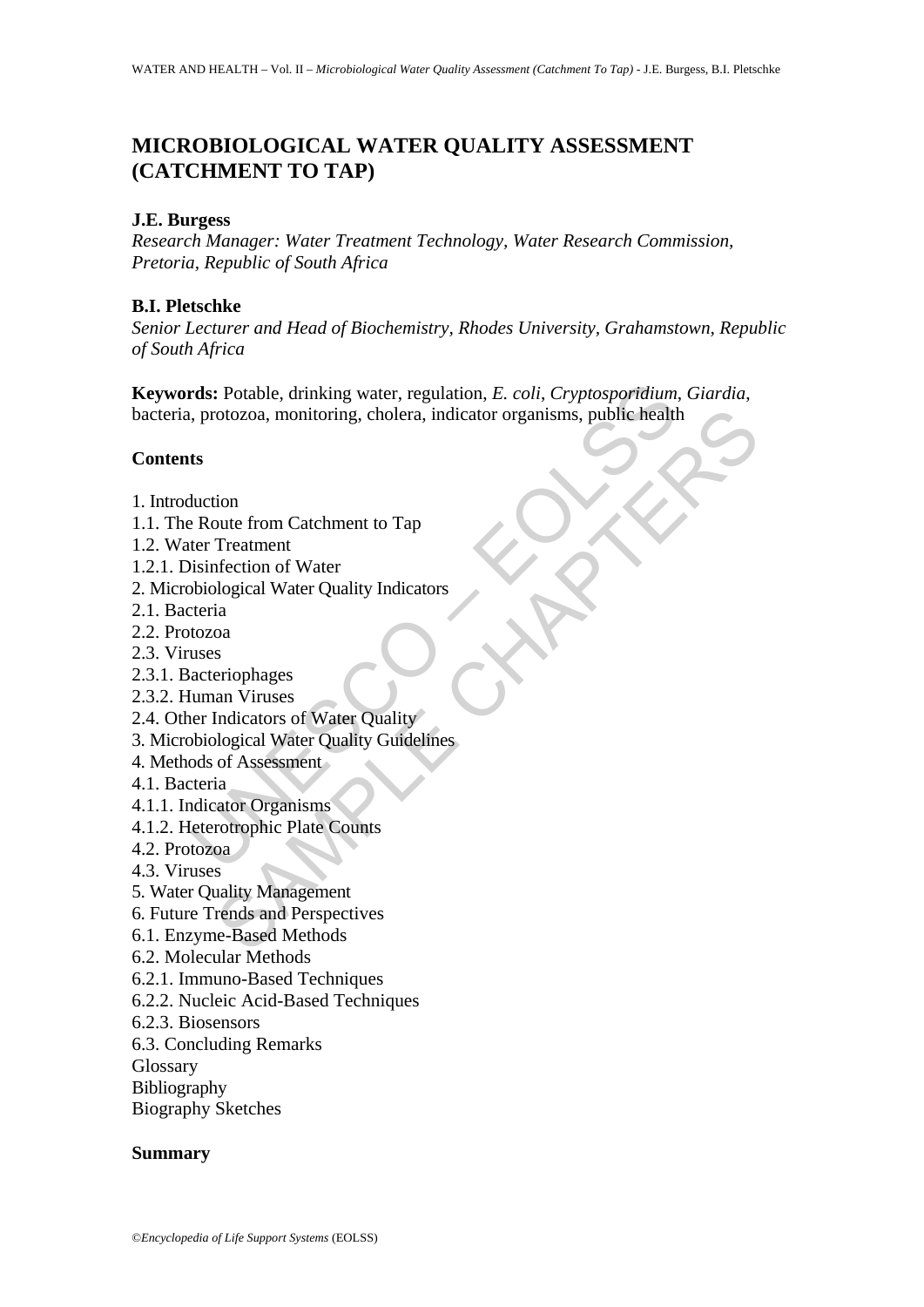The anthropogenic water cycle begins and ends in the water resources from where water is taken to be processed and turned into tap water. From the source, the catchment, the water is moved through a collection structure such as a pipe, to the water treatment plant where it is cleaned and disinfected, then to the consumer via a distribution pipe. The used water that the consumer discards is collected and channeled to a wastewater treatment plant where it is again cleaned and then returned to the river system it was taken from. Micro-organisms, some of which may be pathogenic (harmful to human health) are introduced into the water by the consumers and also by animals and birds in the natural environment. These micro-organisms can live in the water resources and they might not always be removed by the water treatment plant, so monitoring the microbiological water quality is necessary to assess whether the water quality is good or poor before the water is treated, when the water is sent to the consumer and again before the water is returned to the environment. The reasons for this are environmental and public health. Many micro-organisms cause disease in humans and in other animals, such as cholera, typhoid and shigellosis. Providing clean, safe water for people to drink and for protection of the aquatic environment includes ensuring that dangerous microorganisms are being removed by the water treatment processes.

## **1. Introduction**

for the water is treated, when the water is sent to the consumer and<br>the environment. The reasons for this are environment<br>read to the environment. The reasons for this are environment<br>colera, typhoid and shigellosis. Prov is retunned to the curtiminant. The reasons for this and curvindmitation<br>the Many micro-organisms cause disease in humans and in other anino<br>lera, typhoid and shigellosis. Providing clean, safe water for people to detecti Contaminated water sources are vehicles for the transmission of waterborne diseases such as cholera, shigellosis, and Campylobacteriosis (see *Classification of water-related disease*). The World Health Organization (WHO) recently estimated that about 1.1 billion people globally drink unsafe water and the vast majority of diarrheal diseases in the world (88%) are attributable to unsafe water, sanitation and hygiene. Approximately 3.1% of annual deaths (1.7 million) and 3.7% of the annual health burden (disability adjusted life years [DALYs]) world-wide (54.2 million) are attributable to unsafe water, sanitation and hygiene (see *Burden of disease: current situation and trends*). In order to prevent waterborne diseases, water is treated to eliminate pathogens and provide water safety. Effective water treatment is largely accepted as a necessity, but that the need for effective monitoring and management of water quality from raw water supply to point of use is less recognized and often very superficially performed.

Untreated water sources such as surface waters (streams, rivers, lakes, etc.) or unprotected open wells are vehicles for waterborne bacterial diseases such as cholera and typhoid fevers. Untreated waters may also play a role in the transmission of waterwashed viral enteric diseases such as hepatitis (hepatitis A and E viruses), gastroenteritis (rotaviruses, noroviruses and sapoviruses), as well as an unknown number of ill-defined diseases caused by other enteric viruses (adenoviruses, astroviruses, coxsackieviruses and echoviruses). The fecal-oral route is probably the major route for transmission of these bacterial and viral diseases as well as of many parasitic diseases in poor sanitary conditions. An improvement of water quality and water usage for improving sanitary conditions should result in a decrease of waterborne as well as water-washed diseases.

## **1.1. The Route from Catchment to Tap**

A drinking water supply system includes some or all of: raw water storage, raw water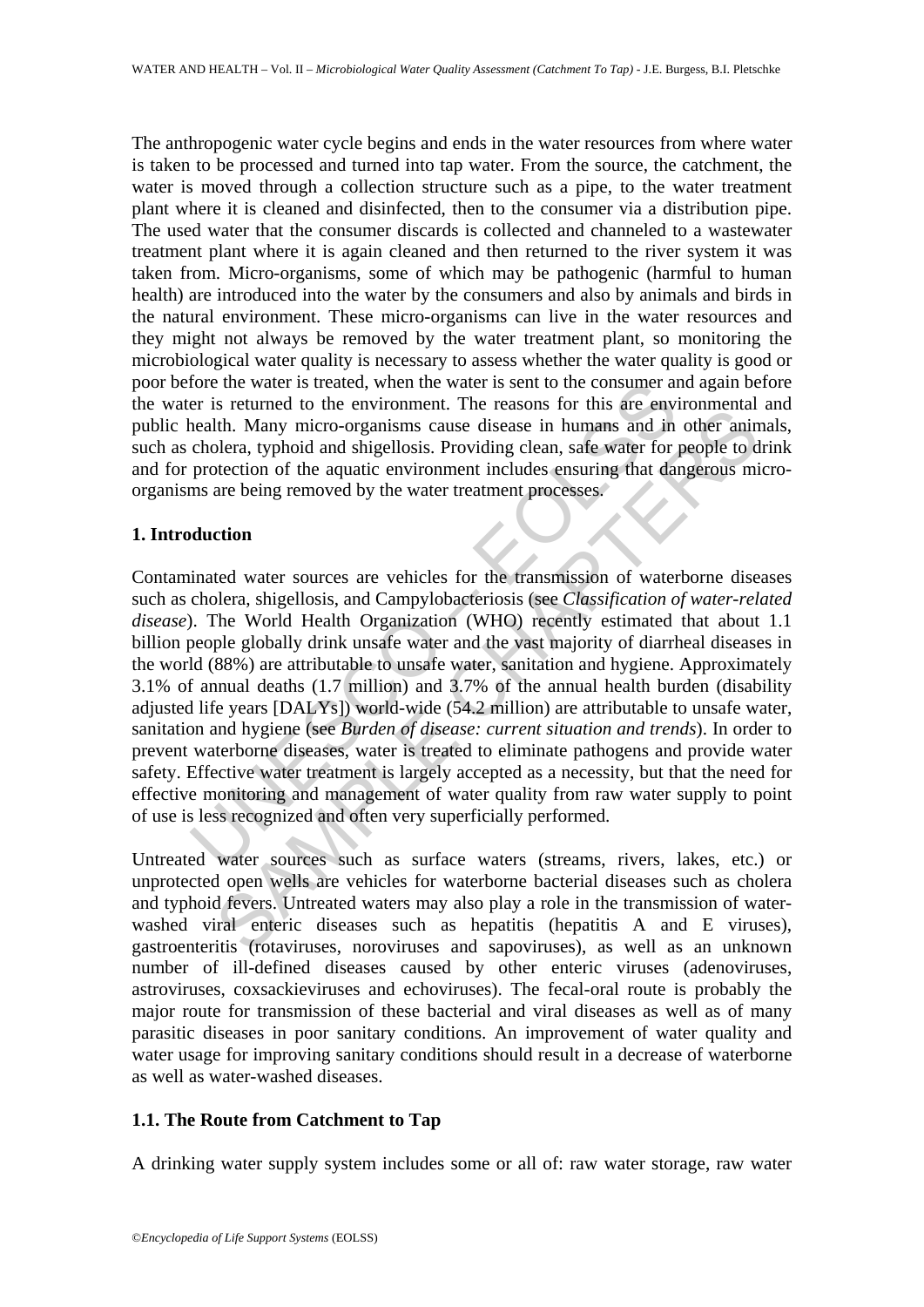pipework, water treatment (commonly comprising coagulation / flocculation, filtration, clarification and disinfection), treated water storage and treated water distribution. In a conventional treatment system, raw water is abstracted from the source and conveyed to the treatment plant where it is treated in different processes. After treatment, the water is stored and then distributed to individual users. The water source, treatment, and distribution are the three main components of the system.

Surface water sources are frequently rivers, lakes, ponds or man-made reservoirs. Purpose-built reservoirs provide storage for the raw (untreated) water that is abstracted from natural water bodies and act as balancing tanks, buffering the changes in water quality that occur in surface waters. For example, heavy rain can cause sudden increases in the turbidity of a river. If the river water is abstracted into a storage reservoir, however, the reservoir water quality changes much more slowly than in the river.

Raw water pipework comprises the infrastructure used to transfer water from the source to the treatment plant. These facilities may include a storage reservoir, screens to exclude large solids, an intake, pumps and valves and pipework or channels to convey the water to the plant. A flow meter downstream of the screens is used to monitor instantaneous and cumulative flow to enable correct operation of the treatment process.

turbidity of a river. If the river water is abstracted into a sto<br>r, the reservoir water quality changes much more slowly than in the<br>r, the reservoir water quality changes much more slowly than in the<br>treatment plant. The relatively water quality enaligies intertified for transfer water from the solution plane in the time<br>timent plane. These facilities may include a storage reservoir, screen<br>ge solids, an intake, pumps and valves and pipewo Microbial pathogens, which include bacteria, viruses and protozoan parasites, can be physically removed as particles in treatment steps such as coagulation / flocculation, clarification and filtration (also called unit processes, or unit operations), or they can be chemically deactivated by disinfection. Disinfection is a critical component of water treatment in most countries. It is important in maintaining the microbiological quality of water, because the physical removal processes do not remove all microorganisms from the water. The disinfectant residual that remains in the drinking water in the distribution system also controls the microbial quality of water, preventing bacterial proliferation after treatment has been completed (re-growth) and limiting the development of biofilms in the water pipes. Disinfection has substantially decreased the occurrence of water-related diseases (see *Goals of water treatment and disinfection: Reduction in morbidity and mortality*).

## **1.2. Water Treatment**

Water treatment processes are designed to remove solids (including microbial material) and solutes from the raw water.

Coagulation / flocculation for removal of solids involves the rapid mixing of chemical coagulants / flocculants with the water. One of the most commonly used coagulants is alum  $(Al_2(SO_4)_3.18H_2O)$ , which reacts with the alkalinity in the water to form an aluminum hydroxide floc:

$$
Al_2(SO_4).18H_2O + 3Ca(HCO_3)_2 \rightarrow CaSO_4 + 2Al(OH)_3 + 6CO_2 + 18H_2O \tag{1}
$$

It may be necessary to dose soda ash ( $Na_2CO_2$ ) or lime (CaO) in addition to alum to provide enough alkalinity. Silica is also sometimes added to the water to provide nuclei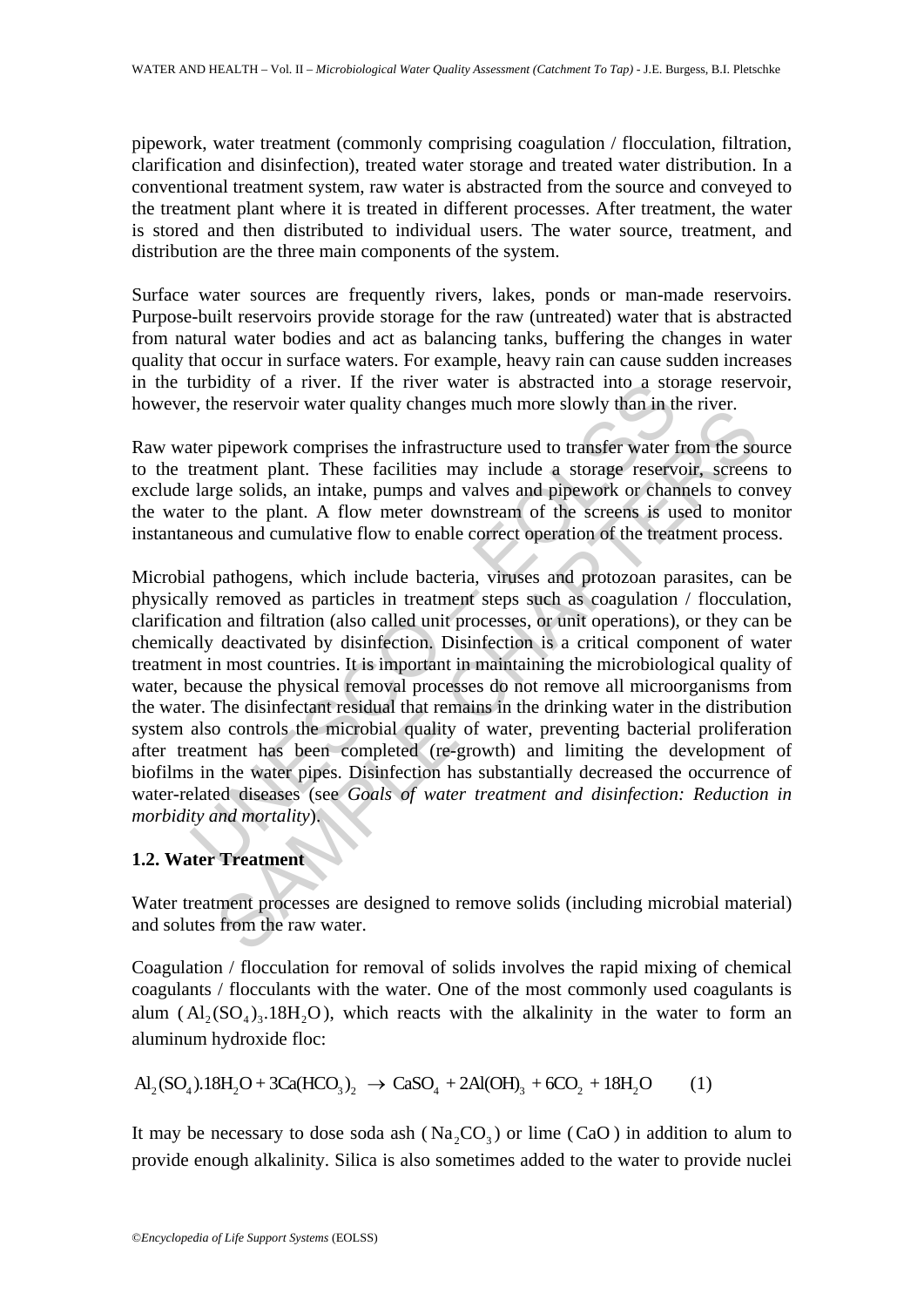for flocculation. After rapid mixing, slow mixing is used to aggregate large flocs that will settle quickly during clarification.

Clarification (also called sedimentation or settling) allows suspended particles to be separated from the water by gravity. Most of the suspended matter is usually removed in the clarification tanks. Raw water storage reservoirs also serve as sedimentation tanks, removing solids from the water before treatment begins, but they are not designed as clarifiers. Tanks designed specifically for clarifying water are normally tall, circular tanks with a funnel-shaped base, with slow or no mixing.

Filters remove most of the suspended particles remaining in the water after settling. One of two kinds of filtration (rapid and slow sand filtration) may be used, the choice depending on several factors including the nature of the water. Coarse sand is used for rapid sand filtration and fine sand is used in slow sand filtration. In slow sand filtration, sand is drawn downward through the filter by gravity. Particles are physically removed by straining and adsorption and broken down by biological action.

kinds of filtration (rapid and slow sand filtration) may be us<br>ng on several factors including the nature of the water. Coarse s<br>and filtration and fine sand is used in slow sand filtration. In slow<br>drawn downward through on several ractions including the latter of the water. Coals as a used in solve and filtration and fine stand is used in slow sand filtration. In slow sand filtration and fine sand is used in slow and filtration. In slow Storage reservoirs for the treated water may be installed either after the final unit process at the treatment plant, or at intervals in the distribution system. Reservoirs allow the treatment plant to meet peak water demands and maintain the water supply during treatment plant maintenance. Unless the water can be distributed entirely by gravity from the storage reservoir, pumps are required to deliver the stored, treated water to the tap. The pumps draw water from storage and supply it to the system under pressure.

## **1.2.1. Disinfection of Water**

Disinfection of water usually involves the use of oxidants, such as chlorine, ozone, and ultraviolet radiation. Chlorination is the most commonly used of all these methods. When chlorine is added to water it has an immediate and lethal effect on most microorganisms. Two reactions take place during chlorination, hydrolysis:

$$
Cl2 + H2O \rightarrow HOCl + Cl + H+
$$
 (2)  
Hypochlorous acid

and ionization:

 $\text{HOC1} \rightarrow \text{OC1}^+ + \text{H}^+$  (3)

Hypochlorite ion

The sum of the concentrations of the hypochlorite ion and hypochlorous acid total the *free available chlorine*. The amount of available chlorine required to disinfect water depends on the amount of reductants (inorganic and organic matter) present. Most waters are considered to be disinfected when a free chlorine residual of 0.2 mg/l remains in solution 10 minutes after chlorination. A higher amount of chlorine residual can cause undesirable odors and tastes; a lower residual does not guarantee the safety of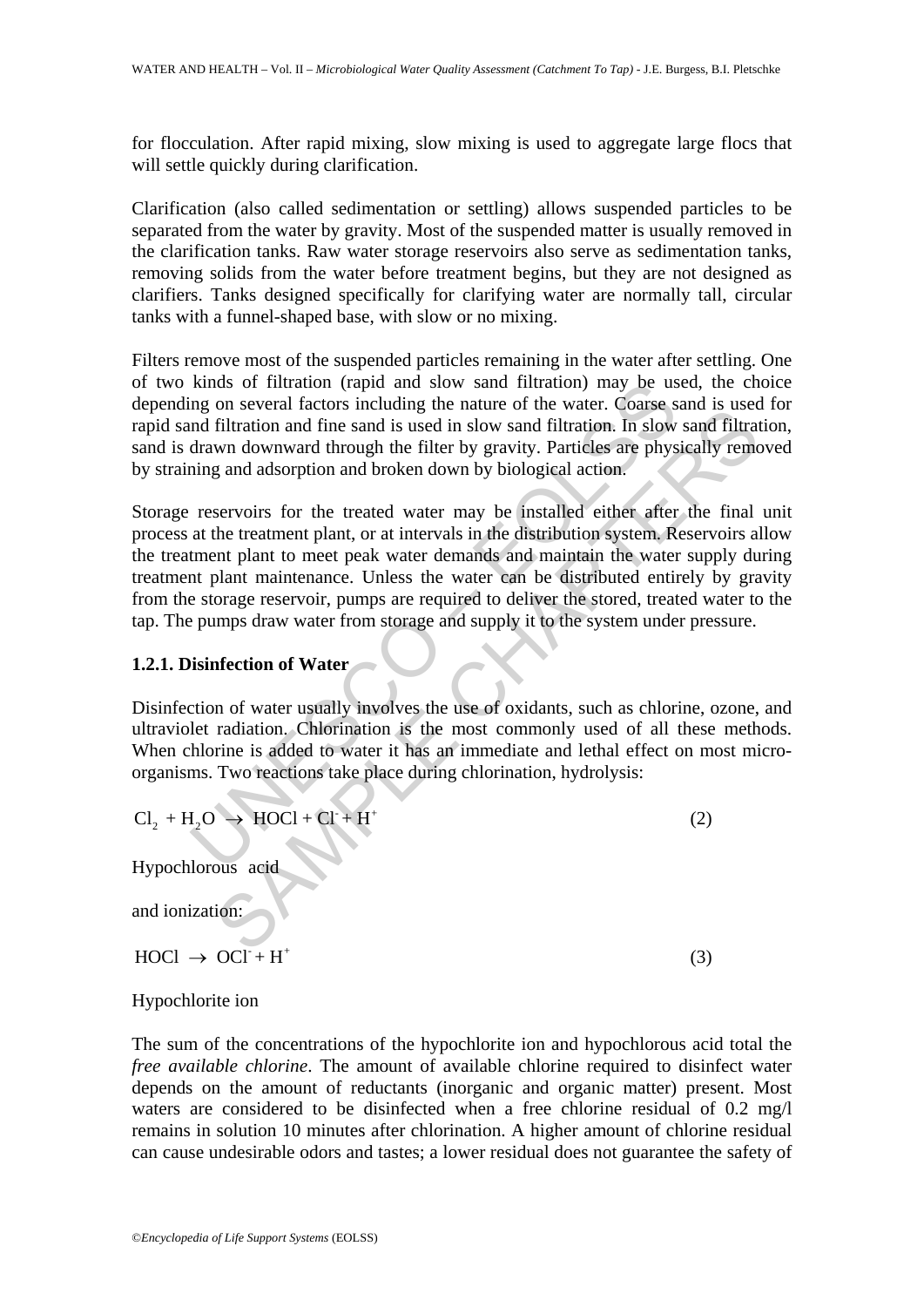the treated water.

Post-chlorination—the application of chlorine after filtration—is the most common method. Pre-chlorination, the application of chlorine before filtration, improves coagulation, reduces the organic load on the filters, and prevents the growth of algae. However, pre-chlorination can not be used if organic compounds are present in the water and the formation of trihalomethanes (THMs) from the reaction of the chlorine with the organics is a problem. Because of possible formation of THMs, ultraviolet (UV) radiation and ozone are sometimes used as alternatives. Both are powerful oxidizing agents, but they lack a persistent residual. If ozone or UV radiation is used, a secondary disinfectant such as chlorine may still be required for the protection of water quality in the distribution system.

in the distribution system.<br>
ane processes can also be used for disinfection. Membrane protration, ultrafiltration, nanofiltration and reverse osmosis. Sor<br>
verse osmosis) disinfect water by physical removal of viruses<br>
an processes can also be used for disinfection. Membrane processes inc<br>tion, ultrafiltration, nanofiltration and reverse osmosis. Some membri<br>se osmosis) disinfect water by physical removal of viruses and bact<br>systems have sm Membrane processes can also be used for disinfection. Membrane processes include microfiltration, ultrafiltration, nanofiltration and reverse osmosis. Some membranes (e.g. reverse osmosis) disinfect water by physical removal of viruses and bacteria. Membrane systems have small land requirements, use fewer chemicals and are not as complicated to build and operate as conventional treatment systems with several unit processes. However, membranes do become fouled and block over time despite the ongoing cross-flow cleaning process. Pretreatment of the water by conventional means is often used to prolong the life of the membranes. A secondary disinfectant is almost always required to provide a chemical residual to protect treated water against recontamination.

## **2. Microbiological Water Quality Indicators**

Waterborne diseases are usually caused by enteric pathogens transmitted by the fecaloral route. They are generally excreted in feces by infected people, carried in fecally contaminated food or water and ingested by other individuals. Water can also play a role in the transmission of pathogens which are not fecally excreted, such as opportunistic pathogens that are normal external body flora. Some of these pathogens are natural inhabitants of the aquatic or soil environment. Most waterborne pathogens are distributed globally, but some, for example cholera and hepatitis E, tend to be regional.

In order to ensure that potable water is microbiologically safe to drink, there must be no pathogens in the water at its point of use. Since some pathogens are extremely resistant to certain water treatment processes, the microbiological quality of the raw water is linked to the quality of the treated water; hence both types of water should be monitored. Raw water quality is used to inform treatment process selection, and treated water quality has a direct impact on public health.

Three basic mechanisms govern the occurrence of pathogenic microorganisms in treated drinking water:

- i) the microbes break through the treatment process from the raw water supply,
- ii) the microbes re-grow after treatment from very low levels, typically in biofilms and
- iii) the organisms result from recontamination of the treated water within the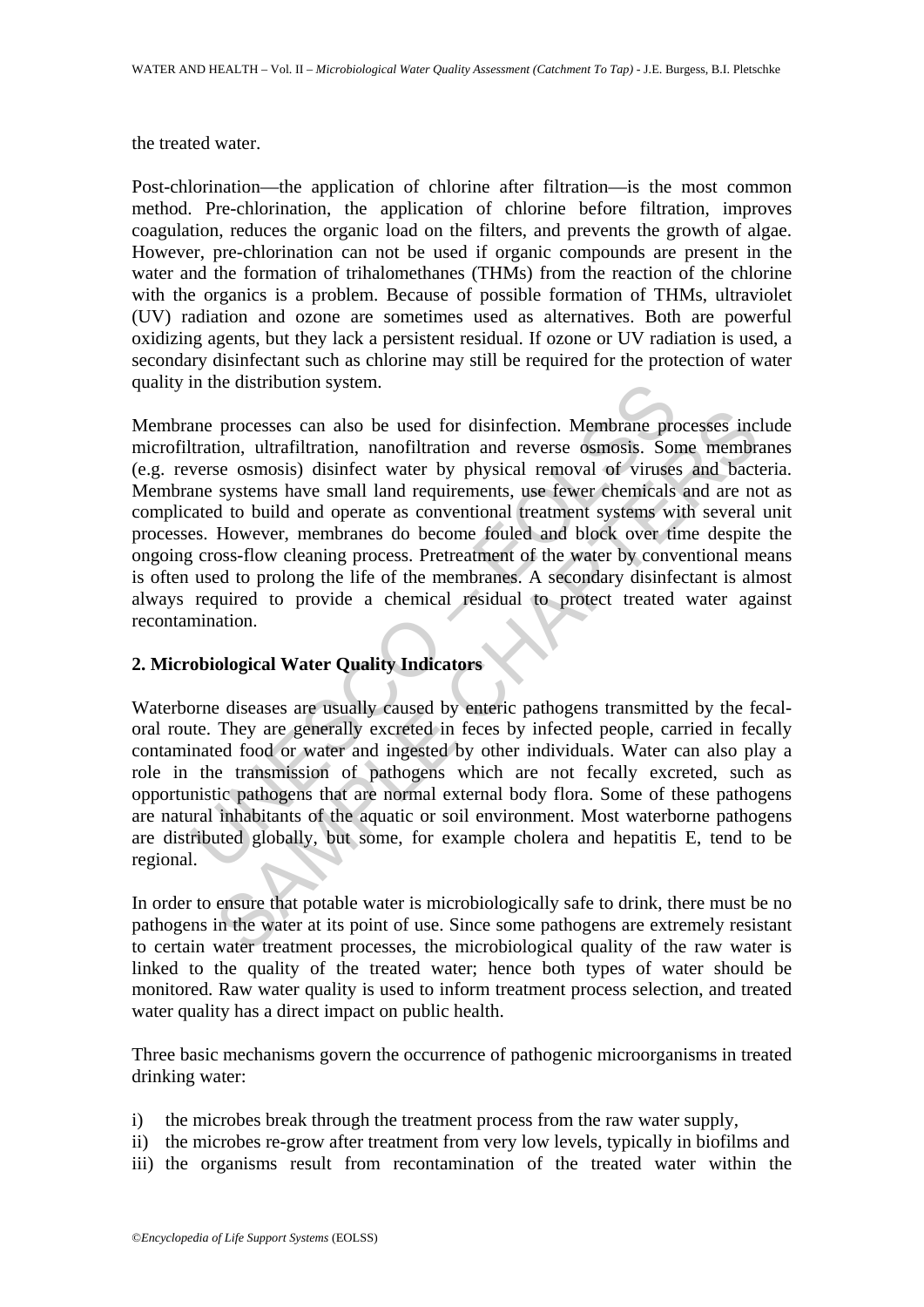### distribution system.

To protect the end user from pathogens arising in the water supply at the tap, microbiological water quality is therefore monitored in samples of water taken from four stages in the pathway from catchment to tap, namely the water source, the raw water entering the treatment plant, the treated water leaving the plant and the water at the tap.

of the test of indicator microorganisms. These organisms, somethesial flora comparisor of the normal microbial flora constants of the more distinct and the constantine that distinct and are easy to detect. Their presence i groups, are members on an ioninar interoloral road on the non-<br>tinal tract and are easy to detect. Their presence in treated water is take<br>on that drinking water was not adequately treated or disinfected, even the<br>ms thems The detection of some waterborne and water-related pathogens requires expensive, complex and time consuming techniques, while others are not detectable by conventional methods at all. Water quality monitoring programs are, therefore, usually based on the test of indicator microorganisms. These organisms, such as certain coliform groups, are members of the normal microbial flora of the human gastrointestinal tract and are easy to detect. Their presence in treated water is taken as an indication that drinking water was not adequately treated or disinfected, even though the organisms themselves are not pathogenic. An ideal indicator microorganism should fulfill the following criteria:

- i) it should always be present when the pathogen is present and should be absent in uncontaminated water,
- ii) it should be present in numbers greater than the pathogen it indicates,
- iii) its survival in the environment and resistance to the treatment processes should be comparable to that of pathogens,
- iv) it should not be harmful to human health,
- v) it should be easy to identify and to isolate and
- vi) it should be suitable in all types of water.

Some other properties are also desirable, such as counts which are directly related to those of pathogens. However, the most important requirement is that the indicators used should be absent or inactivated whenever pathogens are absent or inactivated.

## **2.1. Bacteria**

Bacteria that are typically transmitted by the fecal-oral route include *Salmonella* spp., *Shigella* spp., pathogenic *Escherichia coli*, *Campylobacter* spp., *Vibrio cholerae* and *Yersinia enterocolitica*.

The recognized bacterial indicators most commonly used for assessing water quality are bacteria of the *Enterobacteriaceae* family defined as the total coliform bacteria and the fecal coliform bacteria. The coliform bacteria are Gram-negative rods, aerobic or facultative anaerobic, non spore-forming, rapid-lactose-fermenting with gas formation within 48 h at 35 °C. Some bacteria from this group are indigenous to soil and waters. This necessitates the use of a more precise indicator for fecal contamination in many situations. The fecal coliform bacteria are members of the coliform group of bacteria usually (but not always) found in the feces of warm-blooded animals; they have the characteristics of the coliform group, but will also produce gas within 24 h at 44.5°C. The presence of fecal coliform bacteria in water is indicative of contamination by fecal material and is therefore considered indicative of a health risk, because many enteric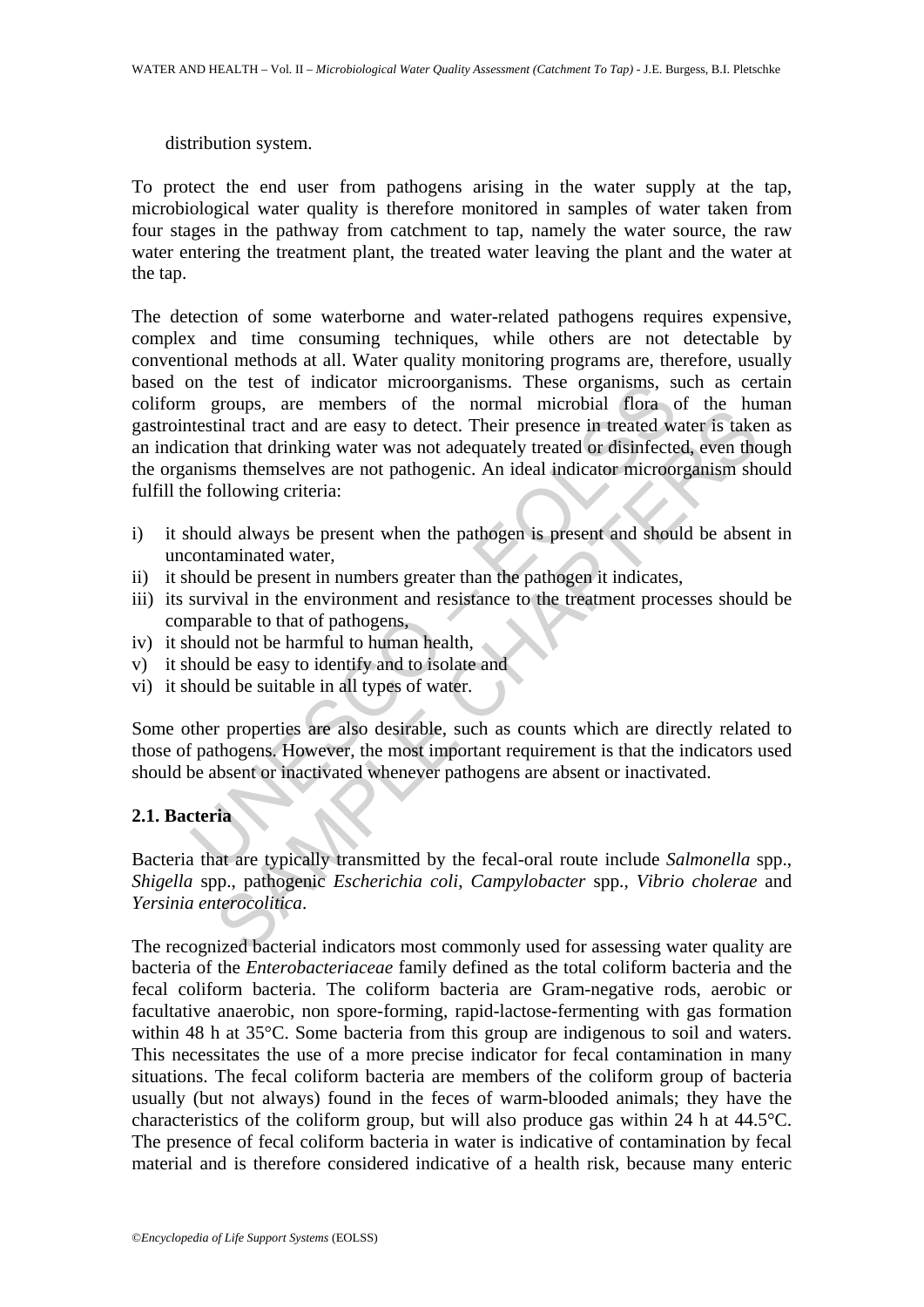pathogens (bacterial, viral and parasitic) are present in feces. Furthermore, the significance of the coliform group density has long been established as an indication of the degree of pollution and thus the microbiological quality of water.

The preferred methods for assessing water quality, using as indicators the members of the coliform group and the fecal coliform group, are the membrane filtration technique and the multiple-tube fermentation techniques. Both are quantitative methods with high levels of sensitivity and they can be used to evaluate all types of waters including treated drinking waters, recreational waters and untreated surface waters. The membrane filtration technique is usually more expensive and requires more equipment than the multiple-tube fermentation technique. Table 1 summarizes the number and type of tests investigated.

| of tests investigated.            |                                                                                  |
|-----------------------------------|----------------------------------------------------------------------------------|
| <b>Indicator</b>                  | <b>Use in Water Quality Management</b>                                           |
| Organism                          |                                                                                  |
| Standard                          | Refers to all micro-organisms which produce visible colonies on non-             |
| plate count /                     | selective medium after incubation at 35°C for 48 hours. Indicator of the         |
| <b>HPC</b>                        | general microbiological quality of water.                                        |
| organisms                         | Used for monitoring of efficiency of water treatment and disinfection            |
|                                   | processes, or after growth in water distribution systems.                        |
| Total                             | Refers to all bacteria which produce colonies with a typical metallic sheen      |
| coliform                          | within 20-24 hours of incubation at 35°C on m-Endo agar. Gives an                |
| bacteria                          | indication of the general sanitary quality of water, since this group includes   |
| (total                            | bacteria of fecal origin. However, many of the bacteria in this group may        |
| coliforms)                        | originate from growth in the aquatic environment.                                |
|                                   | Used to evaluate quality of drinking water and related waters.                   |
| Fecal                             | Refers to all bacteria which produce typical blue colonies on m-FC agar with     |
| coliform                          | 20-24 hour of incubation at 44.5°C, and comprises members of the total           |
| bacteria                          | coliform group which are capable of growth at elevated temperature.              |
| (fecal                            | Indicator of probable fecal pollution of water since this group is much more     |
| coliforms)                        | closely associated with fecal pollution than the broader total coliform group.   |
|                                   | Some fecal coliforms may not be of fecal origin.                                 |
|                                   | Used to evaluate the quality of wastewater effluents, river water, sea water at  |
|                                   | bathing beaches, raw water for drinking water supply and recreational waters.    |
| Escherichia                       | Refers to fecal coliforms which are indole-positive at 44.5°C, and generally     |
| $\text{coli}$ $(E. \text{ coli})$ | consists only of E. coli which is almost definitely of fecal origin from warm-   |
|                                   | blooded animals.                                                                 |
|                                   | Used to evaluate the possible fecal origin of total and fecal coliforms, usually |
|                                   | when these are isolated from drinking water.                                     |
| Fecal                             | Refers to bacteria which produce typical reddish colonies on m-Enterococcus      |
| streptococci                      | agar after 48 hours incubation at 35°C. These bacteria often appear in human     |
| (enterococci)                     | and animal feces, but in lower numbers than total or fecal coliforms, and are    |
|                                   | more resistant than coliform bacteria. Enterococci comprise a sub-group of       |
|                                   | streptococci, being considered to include predominantly fecal<br>fecal           |
|                                   | streptococci of proven fecal origin.                                             |
|                                   | Used in evaluation of treatment processes and recreational waters.               |
| Clostridia                        | Refers to bacteria which produce typical black colonies on TSC (yolk-free        |
| (presumptive                      | tryptose-sulfate-cycloserine) agar when incubated anaerobically at 45°C for      |
| Clostridium                       | 20 hours. The group includes C. perfringens, but is likely to also include       |
| <i>perfringens</i> )              | other species of Clostridium. Clostridium perfringens is almost conclusive       |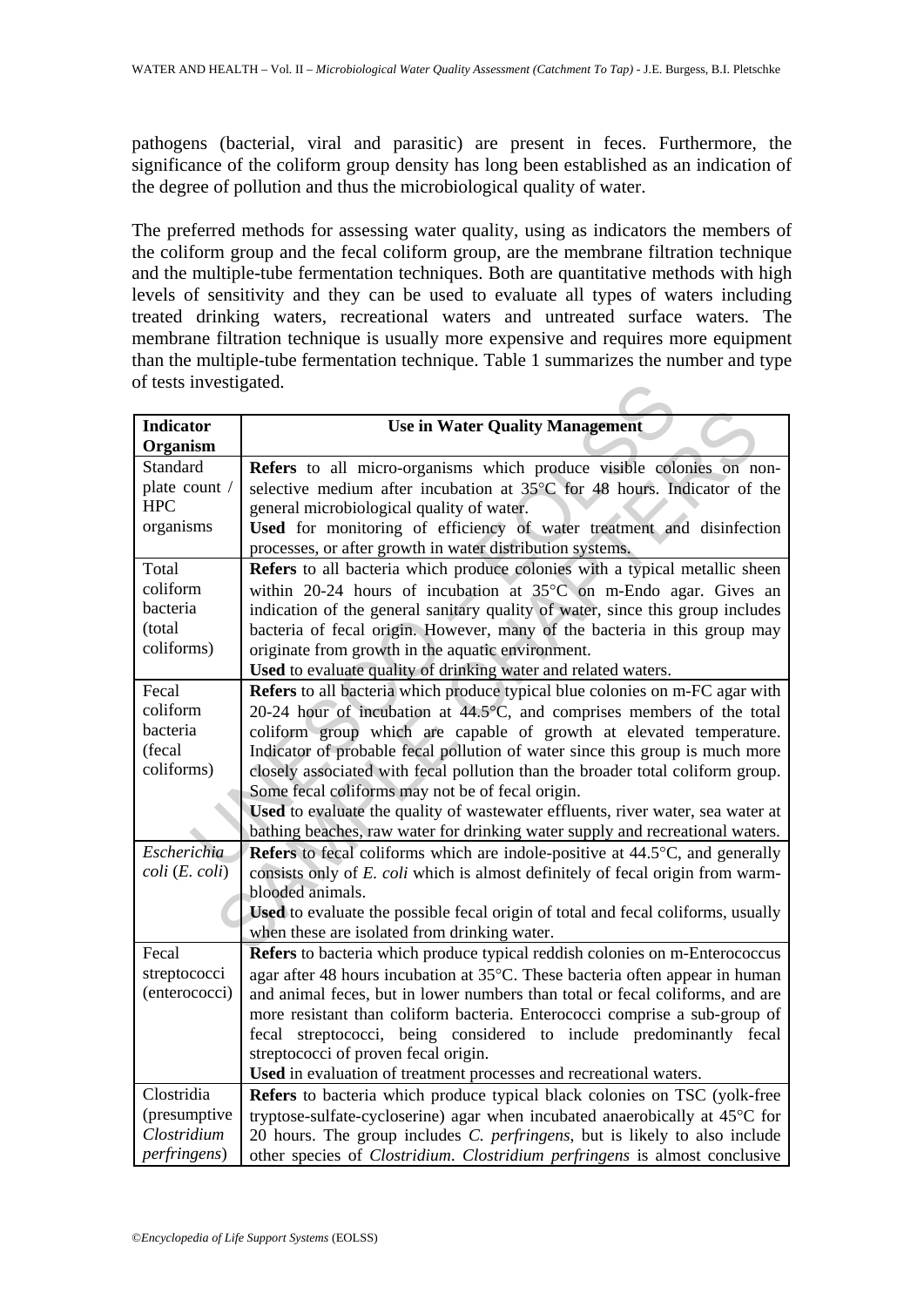|            | proof of fecal pollution. These bacteria produce spores which are resistant to<br>treatment processes and other unfavorable conditions.<br>Used to indicate remote fecal pollution and to assess efficacy of treatment<br>and disinfection processes.                                                                                                                                                        |
|------------|--------------------------------------------------------------------------------------------------------------------------------------------------------------------------------------------------------------------------------------------------------------------------------------------------------------------------------------------------------------------------------------------------------------|
| Coliphages | <b>Refers</b> to viruses which have bacterial hosts (bacteriophages) and which<br>produce a visible plaque in a double-layer-agar plaque assay using $E$ . coli<br>strain as host and incubation at 35°C for 16 hours.<br>Used as indicators of the incidence and behavior of human enteric viruses in<br>the evaluation of drinking water. Also serves as an indicator of the presence<br>of host bacteria. |

## Table 1. Established indicator microorganisms, typical methods and uses in water quality management.

Enterococci, sometimes referred to as fecal streptococci, are bacteria more closely related to fecal pollution than total coliforms, because most enterococci do not replicate readily in water environments. These Gram-positive bacteria are more resistant to water treatment than fecal coliforms (Gram-negative), and are detectable by practical techniques, such as membrane filtration using m-enterococcus agar and incubation at 44.5º or 37ºC for 48 hours.

The enterococci include *Enterococcus faecalis*, *E. faecium*, *E. durans* and *E. hirae*. Enterococci are identified by the ability to hydrolyze 4-methyl-umbelliferyl-ß-Dglucoside (MUD) in the presence of thallium acetate, nalidixic acid and 2,3,5-triphenyl-2H-tetrazolium chloride (TTC) resulting in release of a fluorogen which in liquid media is readily detectable under ultraviolet light.

quality management.<br>
occi, sometimes referred to as fecal streptococci, are bacteriato fo fecal pollution than total coliforms, because most entercococci in water environments. These Gram-positive bacteria are more re in t is, sometimes referred to as fecal streptococci, are bacteria more closed pollution than total coliforms, because most entercoccci do not replisive the enter environments. These Gram-positive bacteria are more resistant t The spores of sulfite-reducing clostridia (Gram-positive, anaerobic bacteria) are more resistant to water treatment and disinfection than most pathogens. Clostridia are sometimes considered as too resistant, and their inclusion in water quality guidelines as too stringent. One of the members of the group, *Clostridium perfringens*, is highly specific for fecal pollution. Clostridia generally occur in lower numbers in wastewater than coliform bacteria and their detection is relatively expensive and time-consuming.

The heterotrophic plate count (HPC) test is also known as the total or standard plate count. The test detects a wide variety of organisms, primarily bacteria, which give an indication of the general microbiological quality of water.

The test is simple and inexpensive, yields results in a relatively short time, and has proved one of the most reliable and sensitive indicators of treatment or disinfection failure. The generally used test method is pour plates using a rich growth medium such as yeast extract agar and incubation for 48 hours at 37ºC.

The methods of detection of pathogenic and indicator bacteria are mainly wellestablished, classical cell culture techniques designed to international standards which are then adopted at national level.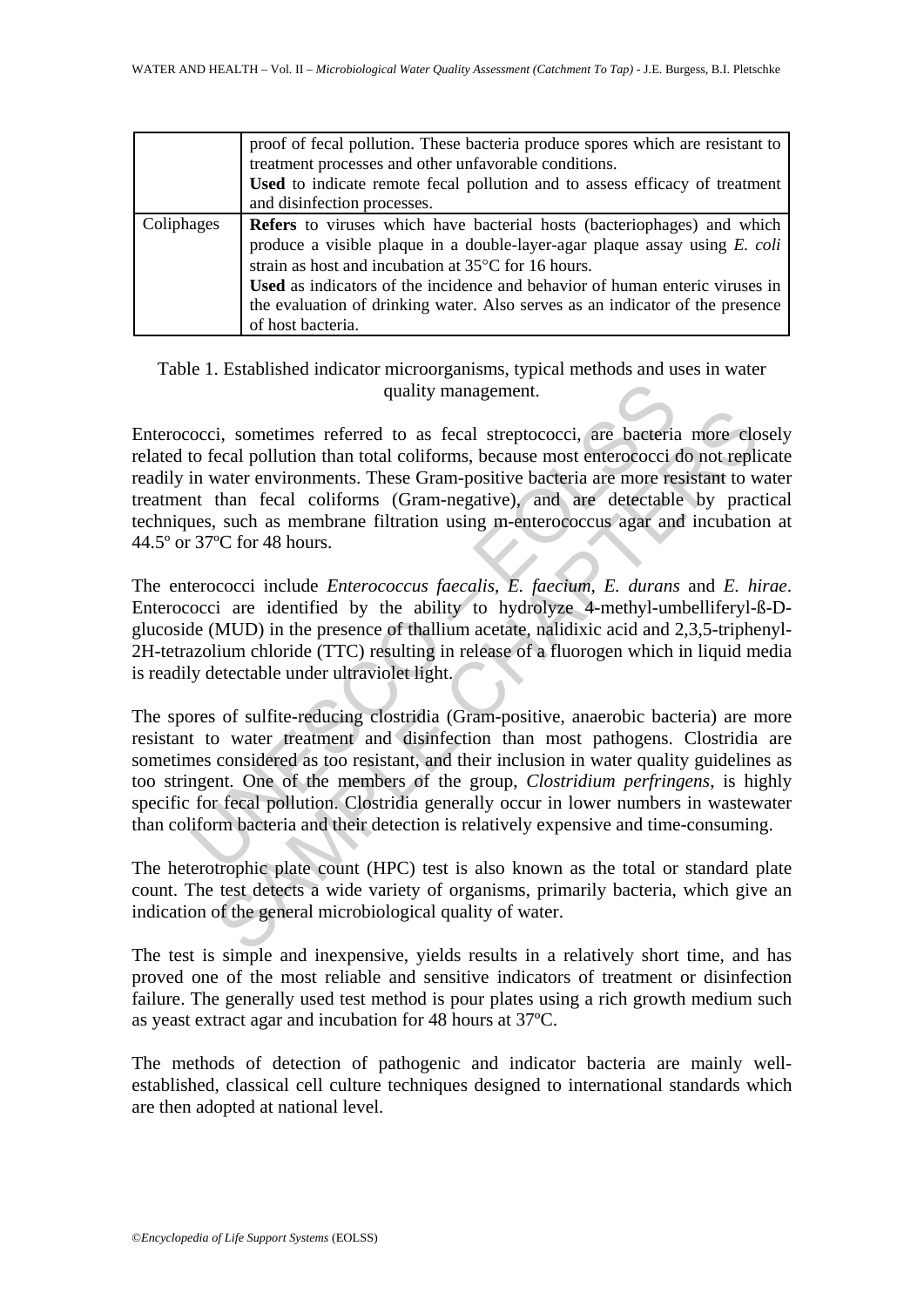- -
- -

## TO ACCESS ALL THE **23 PAGES** OF THIS CHAPTER, Visit[: http://www.eolss.net/Eolss-sampleAllChapter.aspx](https://www.eolss.net/ebooklib/sc_cart.aspx?File=E2-20A-03-04)

#### **Bibliography**

Abuknesha RA and Darwish F. (2005). Coupling of enzymatic and immunoassay steps to detect *E. coli*: a new, highly sensitive tandem technique for the analysis of low levels of bacteria. *Talanta*. 65 343-348. [Description of molecular methods for detection of indicator organisms]

Ainsworth R, ed. (2004). *Safe, piped water: Managing microbial water quality in piped distribution systems*. IWA Publishing, London, for the World Health Organization, Geneva. [Guide for personnel responsible for water supply safety]

ha RA and Darwish F. (2005). Coupling of enzymatic and immunoassay steps<br>hly sensitive tandem technique for the analysis of low levels of bacteria. Tal.<br>ion of molecular methods for detection of indicator organisms]<br>IN R, sensitive tandem technique for the analysis of low levels of bacteria. *Talanta*, 65 343<br>
of molecular methods for detection of indicator organisms]<br>
c, ed. (2004). *Safe, piped water: Managing microbial water quality in p* APHA (American Public Health Association), American Water Works Association and Water Environment Federation. (2005). *Standard Methods for the Examination of Water and Wastewater*. 21<sup>st</sup> ed., American Public Health Association, Washington, D.C., USA. [Established and globally accepted methods for chemical, biological and physical testing of waters, including new methods under development]

Bardsley DA. (1934). The distribution and sanitary significance of *E. coli, B. lactis aerogenes* and intermediate types of coliform bacilli in water, soil, faeces and ice-cream. *Journal of Hygiene, (Cambridge)*, 34, 38-68. [A historical text describing the occurrence of potential pathogens]

Bartrum J *et al*., eds. (2003). *Heterotrophic plate counts and drinking-water safety: the significance of HPCs for water quality and human health.* WHO Emerging Issues in Water and Infectious Diseases Series, London, IWA Publishing. [Article discussing the applications and limitations of heterotrophic plate counts as a monitoring tool for drinking-water safety.]

Ercole C, Del Gallo M, Mosiello L, Baccella S and Lepid A. (2003). *Escherichia coli* detection in vegetable food by a potentiometric biosensor. *Sensors and Actuators B*. 91: 163-168. [Description of a novel, non-culture method for enumerating *E. coli*]

Grabow WOK, Favorov MO, Khudyakova NS, Taylor MB, and Fields HA. (1994). Hepatitis E seroprevalence in selected individuals in South Africa. *Journal of Medical Virology*. 44 (4): 384-388. [Hepatitis E virus infections without clinical symptoms of disease]

Grabow WOK, Neubrech TE, Holtzhausen CS and Jofre J. (1995). *Bacteroides fragilis* and *Escherichia coli* bacteriophages: excretion by humans and animals. *Water Science and Technology*. 31 (5-6): 223- 230. [Application of bacteriophages to distinguish between fecal pollution of human and animal origin]

Grabow WOK. (1996). Waterborne diseases: Update on water quality assessment and control. *Water SA.*  22: 193-202. [Update on indicator systems used to assess the potential risk of waterborne diseases]

Grey NF. (2005). Water Technologies Introduction for Environmental Scientists and Engineers. Second edition. Elsevier. [Description of water treatment and distribution methods.]

Kfir R, Hilner C, du Preez M and Bateman B. (1995). Studies evaluating the applicability of utilising the same concentration techniques for the detection of protozoan parasites and viruses in water. *Water Science and Technology*. 31(5.6): 417-423. [Survey of raw water quality in South Africa].

LaGier MJ, Fell JW and Goodwin KD. (2007). Electrochemical detection of harmful algae and other microbial contaminants in coastal waters using hand-held biosensors. *Marine Pollution Bulletin*, 54 (6): 757-770.[Journal paper describing the development and use of electrochemical hand-held biosensors for